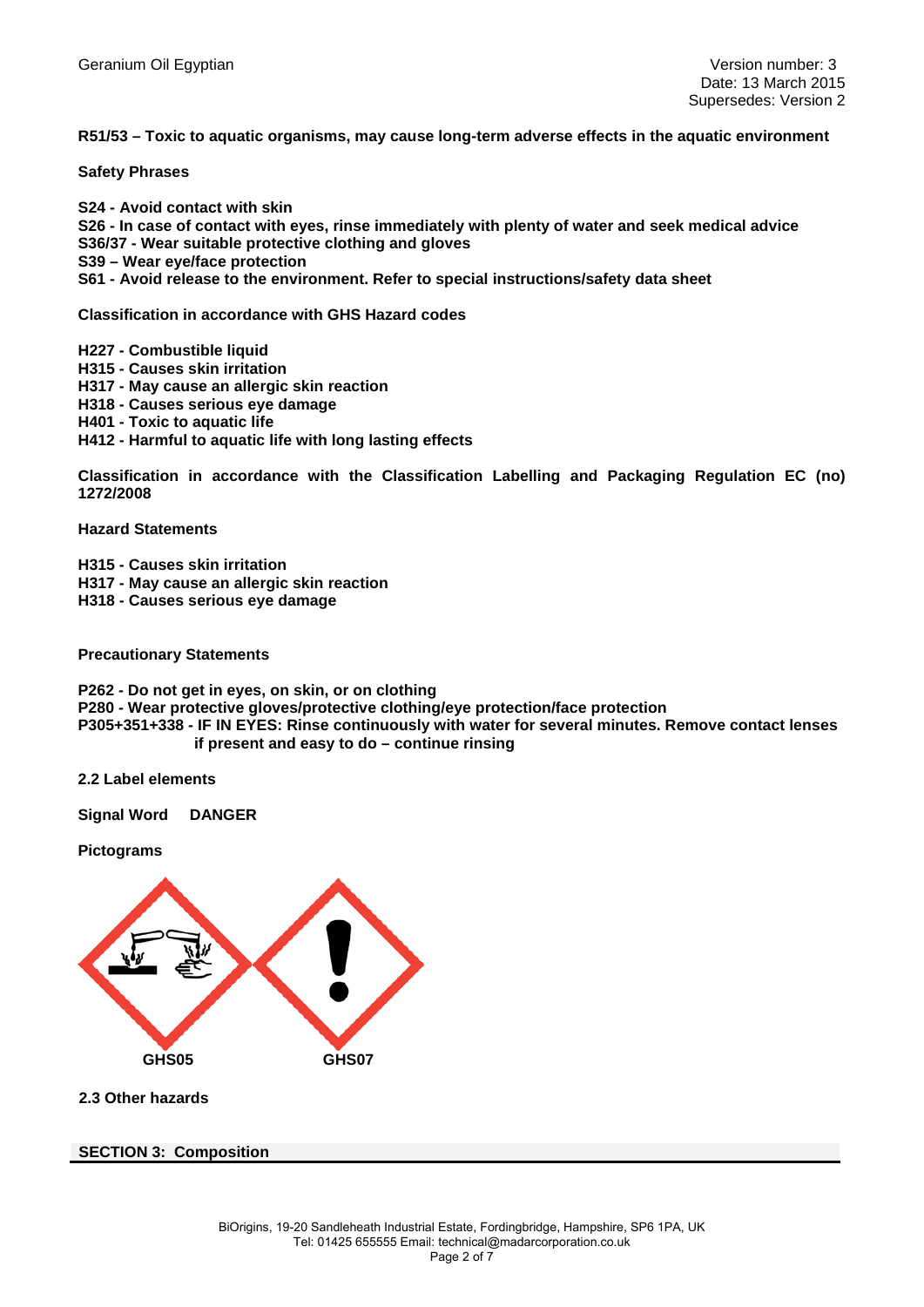**3.1 Substances** 

**Geranium oil Egyptian 100 %**

#### **SECTION 4: First Aid Measures**

#### **4.1 Description of first aid measures**

- **EYE CONTACT**: **Irrigate the eyes with copious volumes of water for at least 15 minutes with the eye lids held open. Seek medical advice if inflammation persists**
- . **INHALATION: Remove person to fresh air, remove any contaminated clothing, in case of breathing difficulty seek medical advice.**
- **SKIN CONTACT**: **Wash affected area with soap and running water, if irritation persists seek medical advice.**
- **INGESTION**: **Dilute internally with water, do not induce vomiting. Seek medical advice immediately.**
- **4.2 Most important symptoms and effects, both acute and delayed**
- **4.3 Indication of any immediate medical attention and special treatments needed**

**Symptomatic treatment as required**

#### **SECTION 5: Firefighting Measures**

- **5.1 Extinguishing media Foam, CO2, Dry Powder**
- **5.2 Special hazards arising from the substance or mixture Combustion products: Carbon monoxide, Carbon dioxide, Smoke**
- **5.3 Advice for fire fighters Do Not Use Water as extinguishing media. No special fire fighting equipment required.**

#### **SECTION 6: Accidental Release Measures**

**6.1 Personal precautions, protective equipment and emergency procedures**

**Wear clothing suitable for an emergency**

**6.2 Environmental precautions**

**Contain the leak with earth or sand. Prevent from entering drains, sewers and water courses. If this cannot be done, advise the local authority.**

**6.3 Methods and materials for containment and clearing up**

**Absorb spillage onto sand or earth. Transfer to a suitable container for disposal.**

**SECTION 7: Handling and Storage**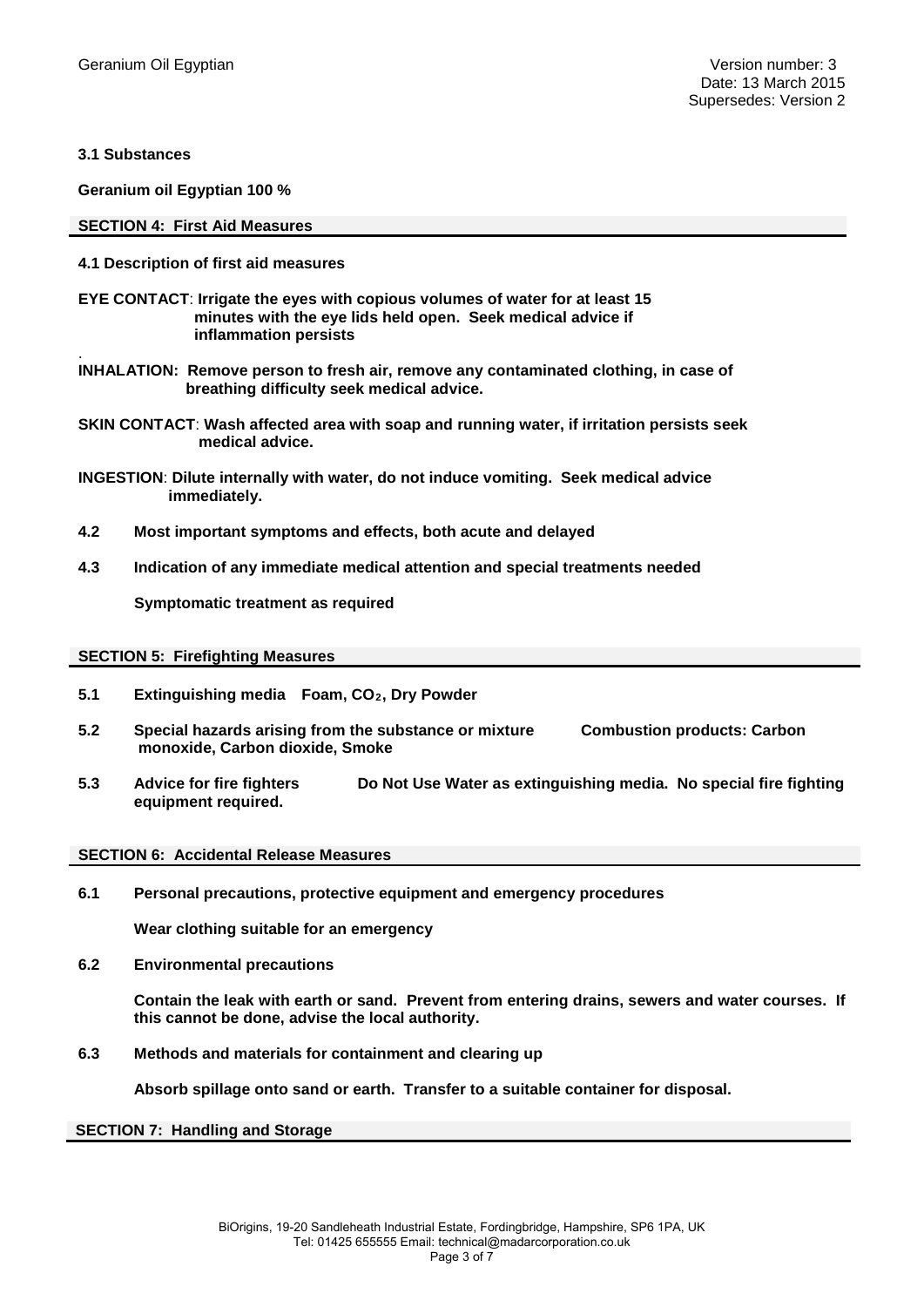#### **7.1 Precautions for safe handling**

**Handle in a well ventilated area, away from sources of ignition, DO NOT SMOKE.**

**7.2 Conditions for safe storage, including any incompatibilities**

**Store in well-filled, tightly closed containers away from heat, light and sources of ignition.**

**7.3 Specific end uses**

**Used in Flavours and Fragrances.**

#### **SECTION 8. Exposure Controls/Personal Protection**

#### **8.1 Control parameters No data available**

| <b>Substance</b> | 8 hour exposure limit | 15 minute exposure limit | Source, Type |
|------------------|-----------------------|--------------------------|--------------|
|                  |                       |                          |              |

#### **DNELs for workers No data available**

| <b>Exposure</b><br>pattern         | <b>Route</b> | <b>DNEL</b> | Dose descriptor |
|------------------------------------|--------------|-------------|-----------------|
| Acute -<br>systemic<br>effects     | Dermal       |             |                 |
| Acute -<br>systemic<br>effects     | Inhalation   |             |                 |
| Acute - local<br>effects           | Dermal       |             |                 |
| Acute - local<br>effects           | Inhalation   |             |                 |
| Long-term -<br>systemic<br>effects | Dermal       |             |                 |
| Long-term -<br>systemic<br>effects | Inhalation   |             |                 |
| Long-term -<br>local effects       | Dermal       |             |                 |
| Long-term -<br>local effects       | Inhalation   |             |                 |

#### **PNECs No data available**

| <b>Compartment</b> | <b>PNEC</b> | Dose descriptor |
|--------------------|-------------|-----------------|
| Fresh water        |             |                 |
| Sewage treatment   |             |                 |

#### **8.2 Exposure controls**

#### **Engineering controls – Use suitable handling equipment**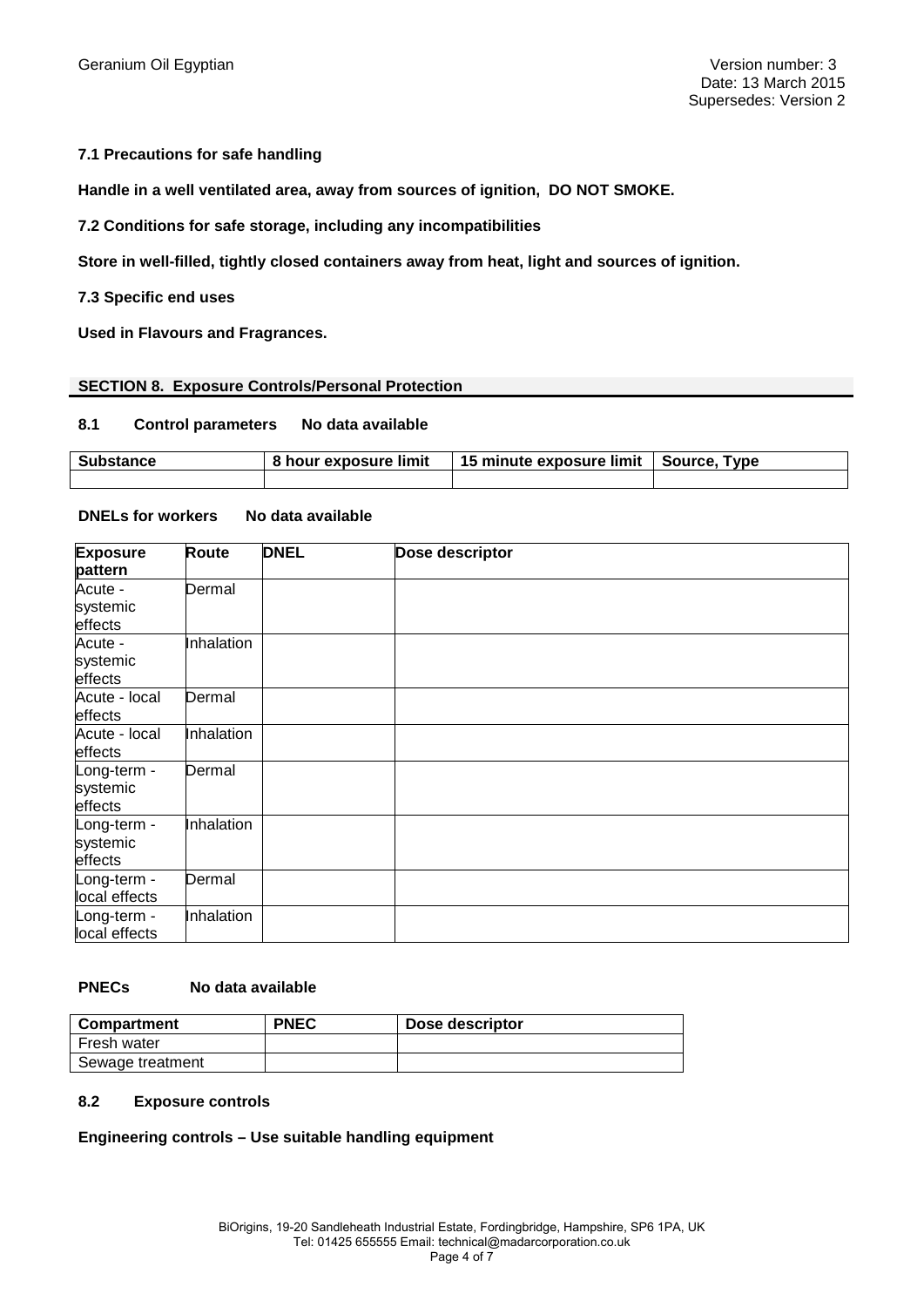**Respiratory protection – Use only in well ventilated areas. Use protection in poor ventilation.**

**Hand Protection – Wear gloves**

**Eye protection – Wear goggles**

**Skin protection – Wear suitable protective clothing**

#### **SECTION 9: Physical and Chemical Properties**

#### **9.1 Information on basic physical and chemical properties**

**Appearance: Clear, mobile liquid Odour: Characteristic of geranium Odour threshold: No data available pH: Not applicable Melting point: Not applicable Boiling point: Not applicable Flashpoint: 91°C Evaporation rate: No data available Flammability: Combustible Upper/lower flammability limits: No data available Vapour pressure: No data available Vapour density: No data available Relative density: 0.885 – 0.905 Solubility in water: Insoluble Solubility in other solvents: Soluble Partition coefficient (log Kow): No data available Autoignition temperature: No data available Decomposition temperature: No data available Viscosity: No data available Explosive properties: No data available Oxidising properties: None** 

**9.2 Other information Particle size: Not applicable** 

#### **SECTION 10: Stability and Reactivity**

- **10.1 Reactivity: Will react with oxidising agents**
- **10.2 Chemical stability: Stable under proper storage conditions.**
- **10.3 Possibility of hazardous reactions: Not if stored correctly**
- **10.4 Conditions to avoid: Do not leave containers open to the air. Avoid storage at elevated temperatures and sources of ignition.**
- **10.5 Incompatible materials: Oxidising agents**
- **10.5 Hazardous decomposition products: On combustion may produce smoke, carbon monoxide and carbon dioxide.**

#### **SECTION 11: Toxicological Information**

#### **11.1 Information on toxicological effects**

This product has not been tested. Judgements on the expected toxicity of this product have been made based upon consideration of its major components.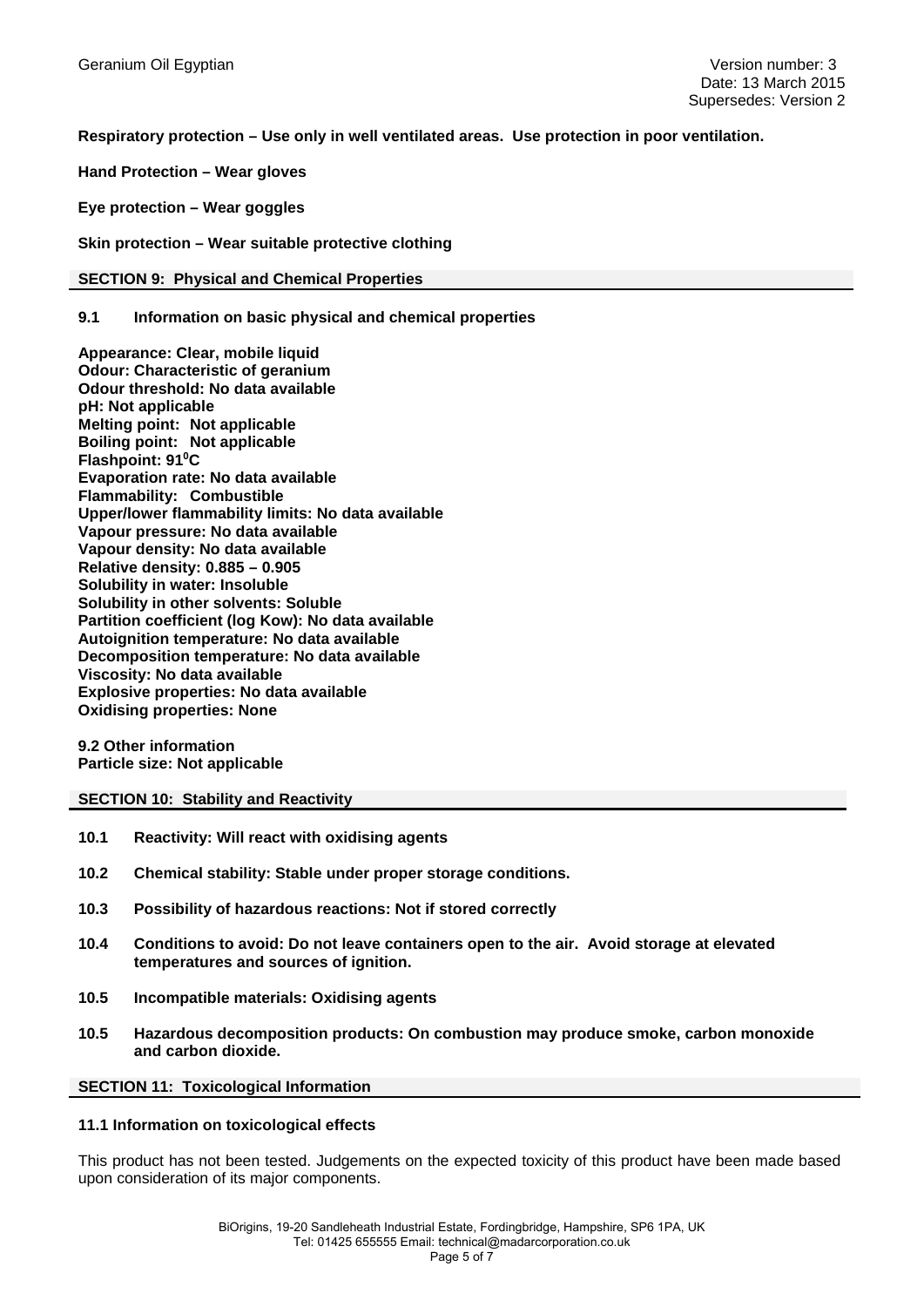#### **Toxicokinetics**

- (a) acute toxicity: LD<sub>50</sub> 5000 mg/kg (Rat). Dermal 5000mg/kg (Rabbit)
- **(b) skin corrosion/irritation: Causes skin irritation**
- **(c) serious eye damage/irritation: May cause eye irritation**
- **(d) respiratory/skin sensitisation: May cause an allergic skin reaction**
- **(e) germ cell mutagenicity: No data available**
- **(f) carcinogenicity: No data available**
- **(g) reproductive toxicity: No data available**
- **(h) STOT-single exposure: No data available**
- **(i) STOT-repeated exposure: No data available**
- **(j) aspiration hazard: No data available**

#### **SECTION 12: Ecological Information**

- **12.1 Toxicity: No data available**
- **12.2 Persistence and degradability: No data available**
- **12.3 Bioaccumulative potential: No data available**
- **12.4 Mobility in soil: No data available**
- **12.5 Results of PBT and vPvB assessment: No data available**
- **12.6 Other adverse effects**

#### **SECTION 13: Disposal Considerations**

**13.1 Waste treatment methods – Do not dispose into drainage systems. Ensure disposal is within local and national guidelines. Consult a specialist waste disposal company for correct disposal procedure and/or seek other expert advice.**

#### **SECTION 14: Transport Information**

|                          | <b>ADR</b>            | <b>IMDG</b> | <b>ICAO</b> |
|--------------------------|-----------------------|-------------|-------------|
| 14.1 UN Number           | No class              |             |             |
| 14.2 UN Proper shipping  | Geranium oil Egyptian |             |             |
| name                     |                       |             |             |
| 14.3 Transport hazard    | No class              | No class    | No class    |
| class(es)                |                       |             |             |
| 14.4 Packing group       | No class              |             |             |
| 14.5 Environmental       |                       |             |             |
| hazards                  |                       |             |             |
| 14.6 Special precautions |                       |             |             |
| for user                 |                       |             |             |
| 14.7 Transport in bulk   |                       |             |             |
| according to Annex II of |                       |             |             |
| MARPOL 73/78 and the     |                       |             |             |
| <b>IBC Code</b>          |                       |             |             |

#### **SECTION 15: Regulatory Information**

#### **15.1 Safety, health and environmental regulations/legislation specific for the substance or mixture**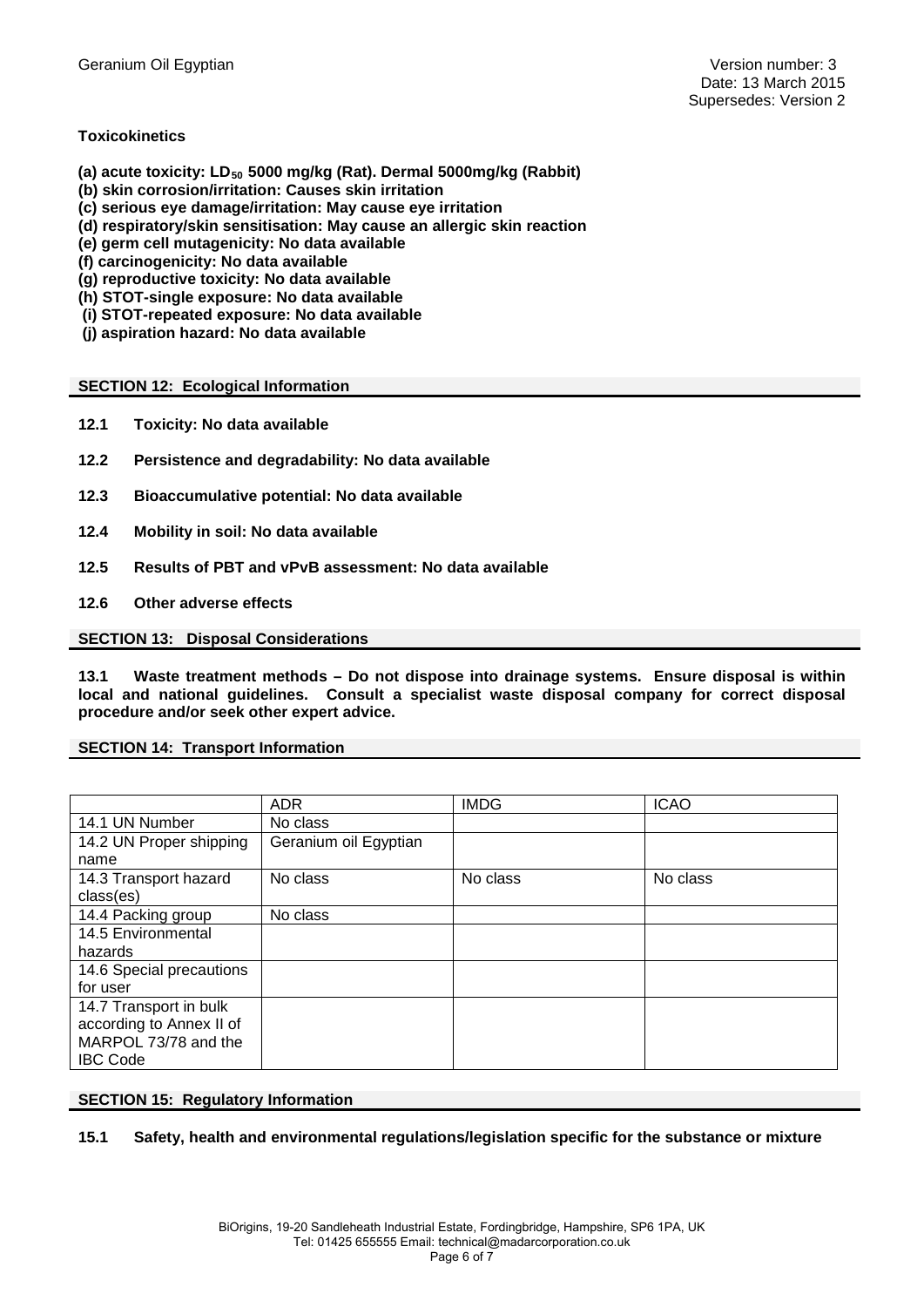#### **This substance is listed as existing in Europe**

**15.2 Chemical Safety Assessment**

**A Chemical Safety Assessment has not been carried out for this product.**

**SECTION 16: Other Information**

**Revision information:** 

**List of Abbreviations used in this SDS:**

- **CAS Chemical Abstracts Service**
- **CLP Classification, Labelling and Packaging Regulation (EC) no 1272/2008**

**DSD Dangerous Substances Directive 67/548/EEC**

**Dangerous Preparations Directive 1999/45/EC** 

**EC European Commnity/Commission Persistent, Bioaccumulative and Toxic** 

**REACH Registration, Evaluation, Authorisation and Restriction of Chemicals Regulation (EC) no 1907/2006**

**vPvB very Persistent, very Bioaccumulative**

**References: Food Cosmetics Toxicology 14 781-2 (1976)**

**The information in this safety data sheet is based on the properties of the material known to John Kellys (London) Ltd at the time the data sheet was issued. The safety data sheet is intended to provide information for a health and safety assessment of the material and the circumstances under which it is packaged, stored or applied in the workplace. This document is not intended for quality assurance purposes.**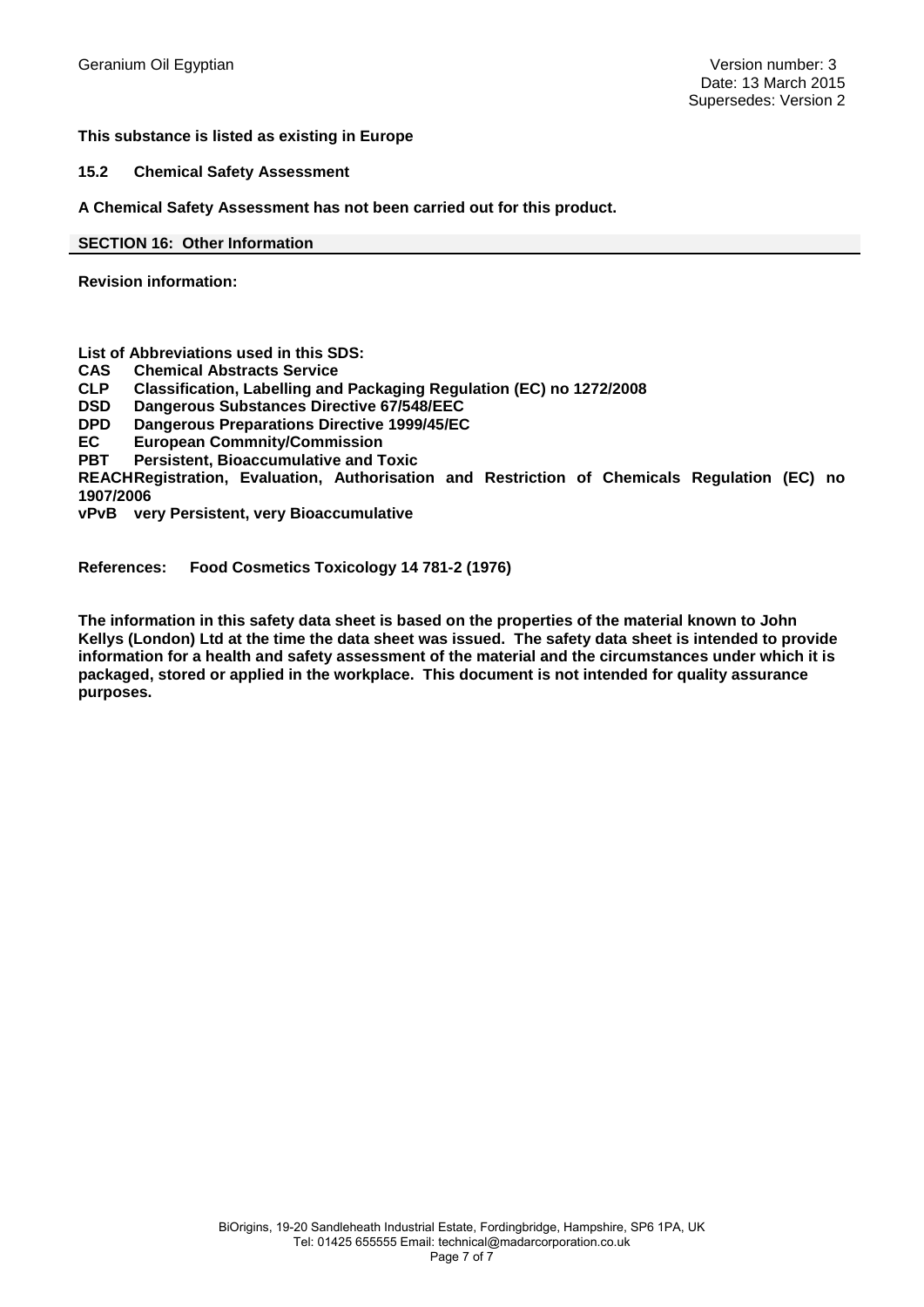

# **SPECIFICATION**

## **GERANIUM EGYPTIAN**

| Appearance                           | : A yellow mobile liquid |
|--------------------------------------|--------------------------|
| Odour                                | : Floral, rose like      |
| Density $@$ 20 $°C$                  | $: 0.885 - 0.905$ g/ml   |
| Optical Rotation @ 20 <sup>o</sup> C | $: -15$ to $-5$          |
| Refractive Index @ 20°C              | $: 1.460 - 1.475$        |